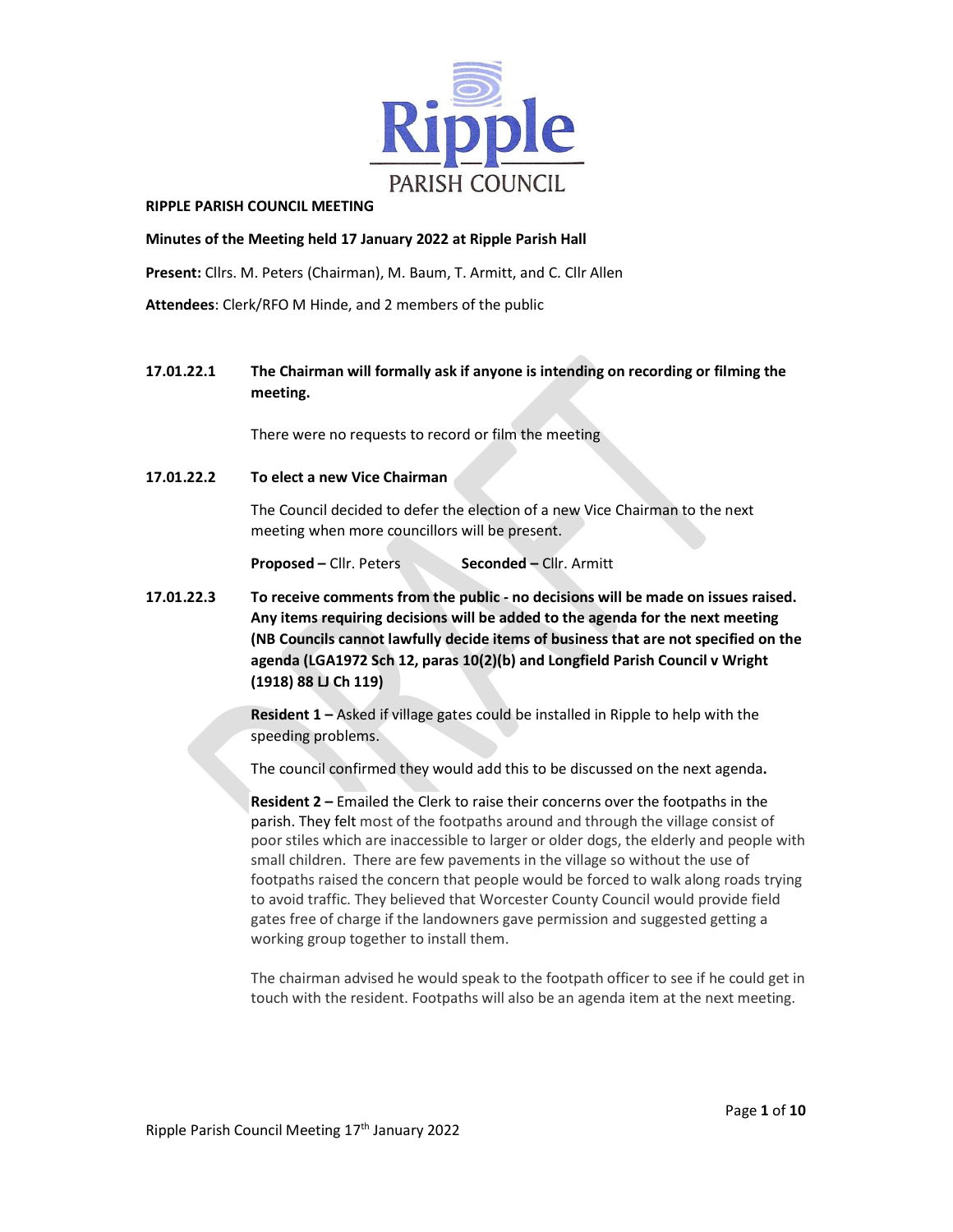

## 17.01.22.4 To note apologies for absence

D. Cllr Owenson

17.01.22.5 To receive declarations of interest for items on the agenda below (Localism Act 2011) and to confirm the meeting quorate

There were no declarations of interest and the meeting was declared quorate

### 17.01.22.6 To Discuss the resignations of Cllr Cozens and Cllr Jones and agree actions

The council thanked both C. Cozens and R. Jones for their time on the council.

 The council decided to review the roles covered by these councillors at the next meeting.

Cllr Peters agreed to take over the noticeboards.

## 17.01.22.7 To review applications and co-opt a new councillor

 The council confirmed that they had 3 positions available on the council and had received one application.

 Upon reviewing the application form council AGREED to co-opt D. Long. Acceptance of Office will be signed at a later date.

17.01.22.8 To confirm and agree minutes of the Parish Council Meeting held on 6 December 2021

Council APPROVED minutes of the meeting held on 6 December 2021

**Proposed Cllr Baum Seconded Cllr Armitt** 

17.01.22.9 To receive County Councillors report and agree actions

The County Councillors report was given as per Appendix 1

Cllr Allen and 1 member of the public left at 20:08

17.01.22.10 To receive District Councillors Report and agree actions

The District Councillor supplied a report, and it was given as per Appendix 2

- 17.01.22.11 Finance, all documents circulated prior to the meeting
- 17.01.22.11a To approve Bank Reconciliation and Budget Monitoring Report Up to 12<sup>th</sup> January 2022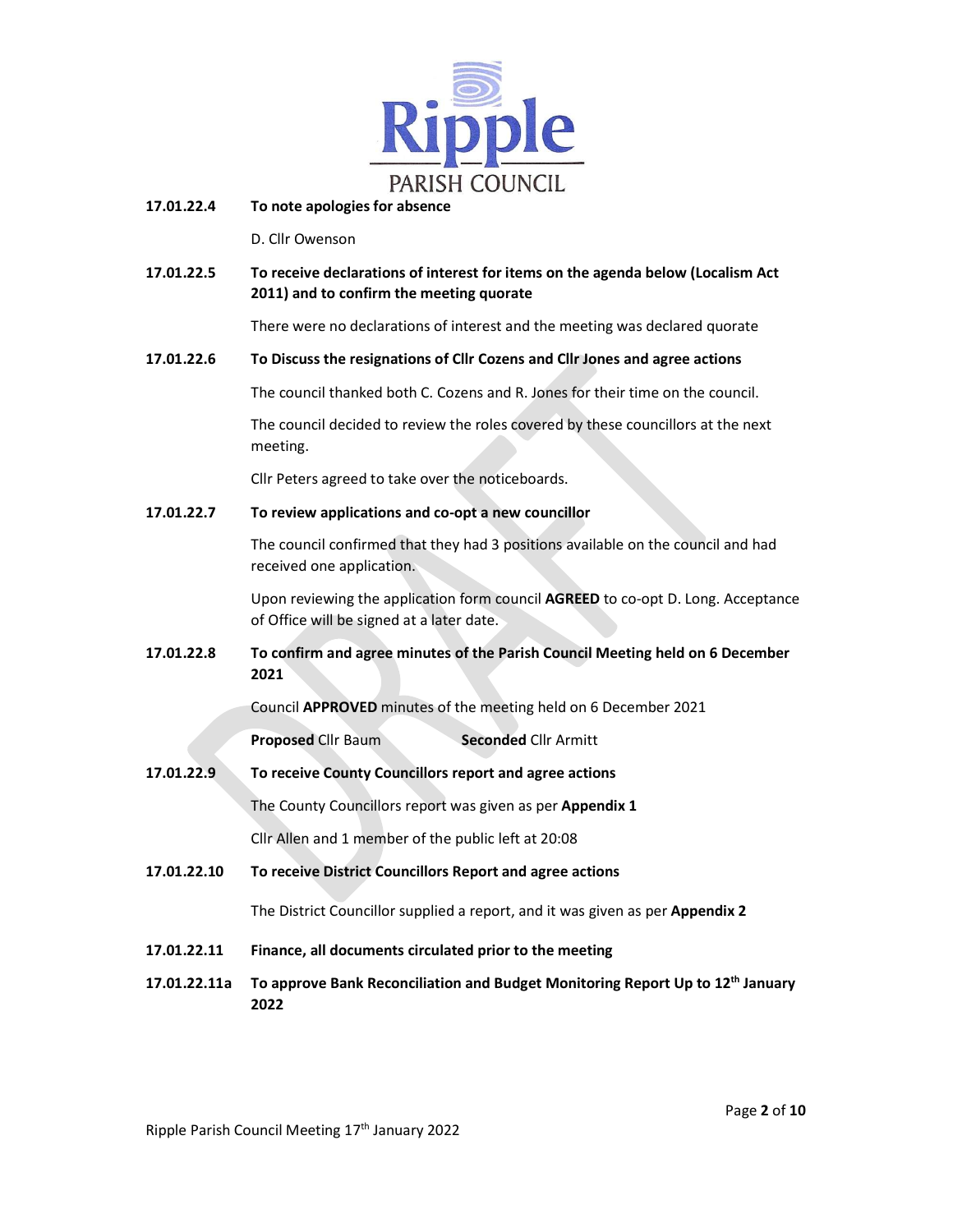

Council APPROVED Bank Reconciliation and Budget Monitoring Report as per Appendix 3

**Proposed Cllr Baum Seconded Cllr Armitt** 

17.01.22.11b To consider and resolve to agree Payment List and payments made since last meeting.

Council APPROVED Payments List totalling £844.93 as per Appendix 4

Proposed Cllr Armitt Seconded Cllr Baum

- 17.01.22.12 To discuss the following planning applications/appeals made since the last meeting and agree actions:
- 17.01.22.12a 20/000015/CM Cemex UK

Council agreed to add to their July 2020 comments in which they question the longterm sustainability of the proposal. The council also agreed to express their disappointment that the footpath around the lake will not be available to the public and will be for the exclusive use of people using the lake.

17.01.22.12b 21/01829/HP Manor Barn, Naunton, Upton Upon Severn

The council had no objection to this application

17.01.22.12c 21/01829/HP Manor Barn, Naunton, Upton Upon Severn

The council had no objection to this application

17.01.22.13 To receive agenda items for the next meeting of the council

 Village Gates Footpaths Reviewing Working Groups Social Media Vice Chairman Litter pick complaints on A38 for rubbish

17.01.22.14 Date of Next Meeting: Parish Council Meeting 28 February 2022

Meeting Close: 20:18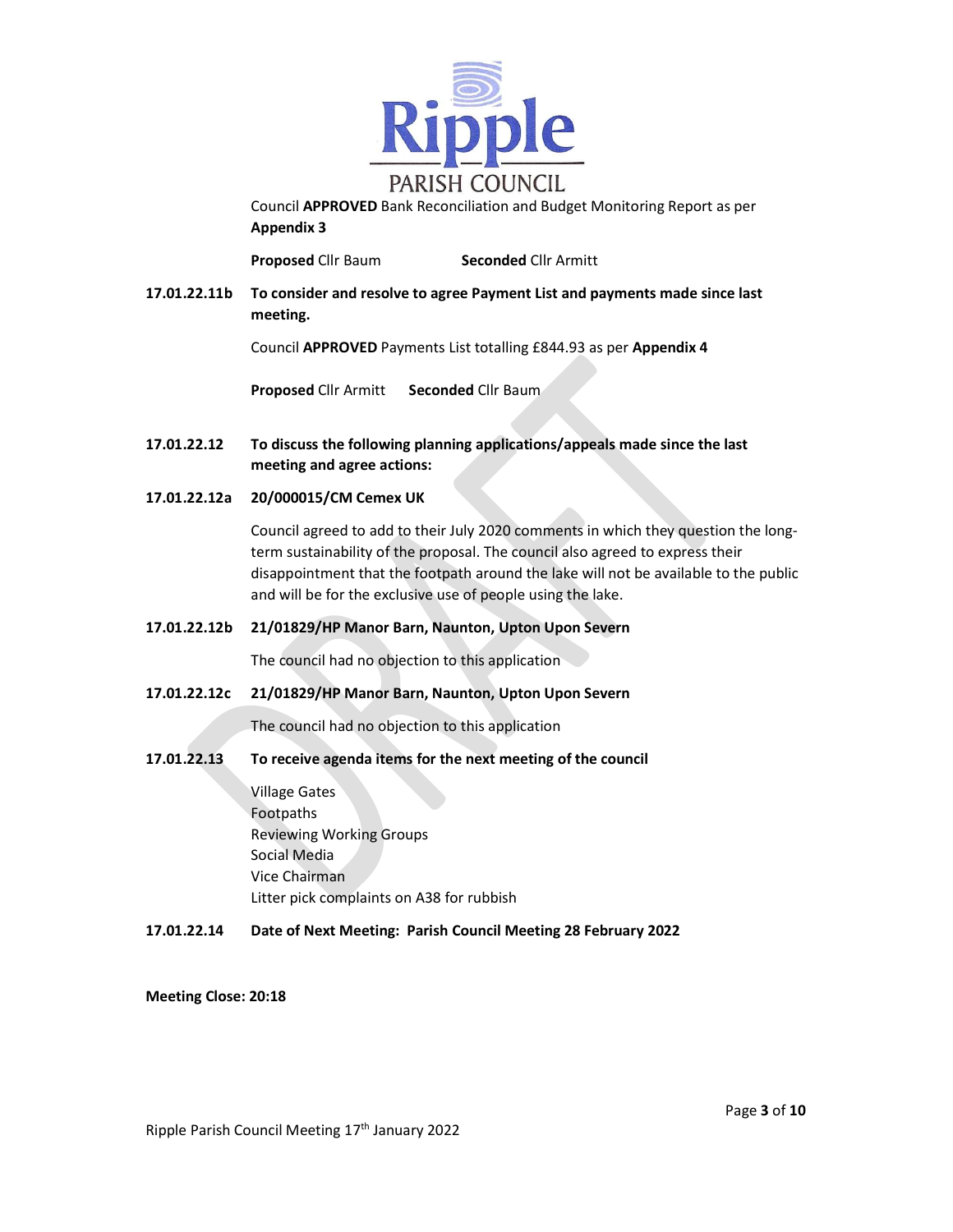

### COUNTY COUNCILLOR MARTIN ALLEN

## REPORT TO RIPPLE PARISH COUNCIL JANUARY 2022

### A38 ROUNDABOUT

There was a CLG meeting in December, things now appear to be moving forward.

I am aware to two nights when part of the A4104 will be closed.

## MONUMENT/ART WORK ON THE NEW ROUNDABOUT

I have formally asked Cllr Alan Amos if he would consider a Monument or Work of Art be installed upon the new roundabout. He has said yes as long as what ever is proposed passes highways safety and that RPC and UTC pay for it.

## TREE NEAR THE BRIDGE/BRAMBLES & DIRTY SIGNS

I have had confirmation that your Lengthsman may cut back a few brambles, but anything more than that the Clerk should report it in the normal manner. WCC did identify the owner and the tree by the bridge, and it has been cut back. I understand that Roger and colleagues have permission to cut back the brambles, my thanks go out to Roger.

A4104 Hedges have now all been laid.

### COMMUNITY ACTION MINIBUS

The service has now commenced.

Each journey would need to be prebooked at least 24-hours in advance. Pass holders will be charged £4.00 return, others £8.00 return to Tewkesbury.

### A4104 OVERTAKING ISLANDS LIGHTS

New reflective bollards have been ordered and the team are currently waiting on permitting to grant permission for four-way lights.

The very large bushes on the right-hand side as you go into Upton did obstruc the view of oncoming traffic when trying to cross from North to South have been cut back the visibility splays are much improved.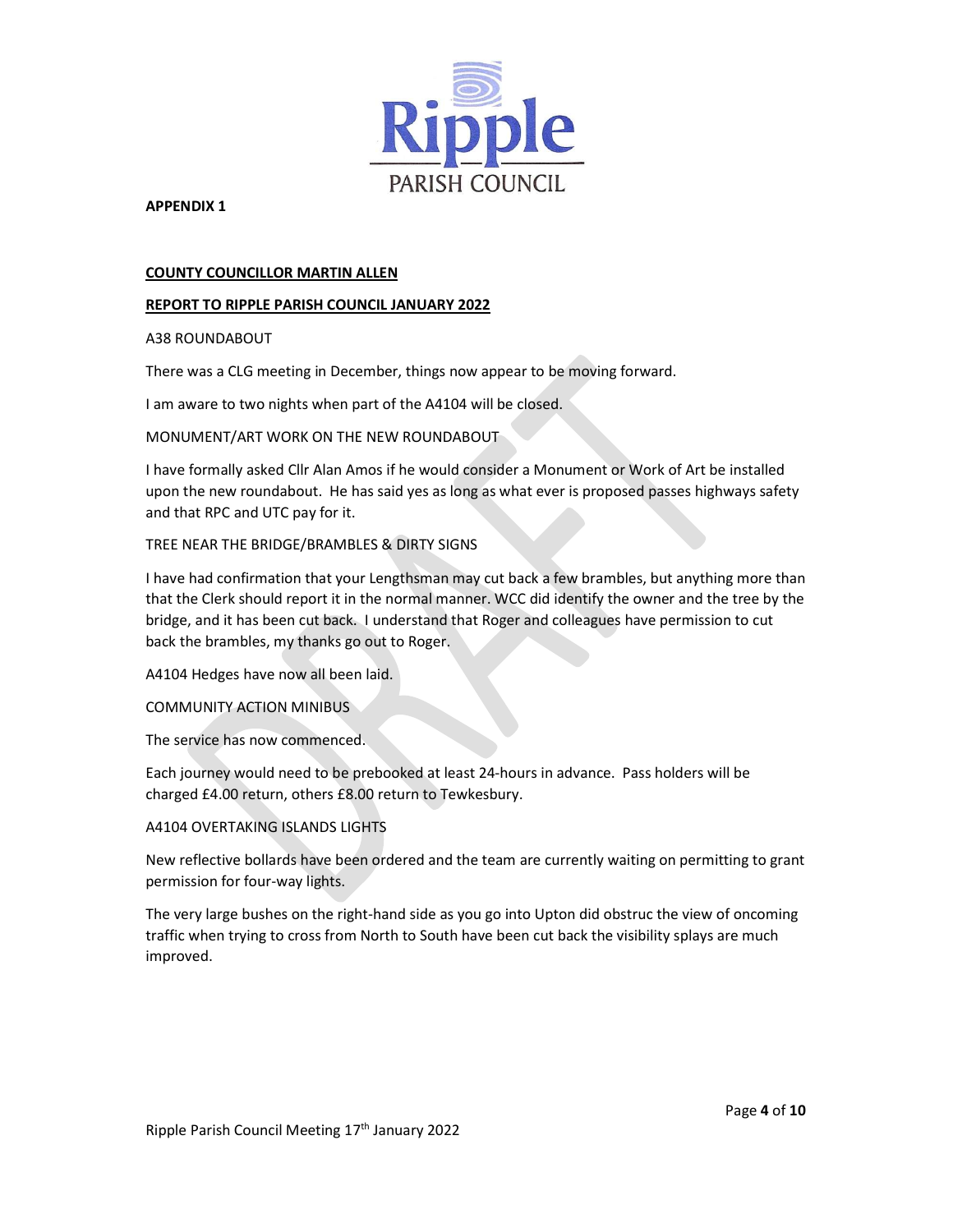

A4104 CROSSING<br>09/01/22 I emailed RPC two options proposed by WCC

Option 1 drop kerb. Option 2 refuge, £50 to £70K is a good option, it cannot happen while the roundabout is being built, they will not get a permit to work there.

I have been told that a fuller assessment will be completed by the end of March.

### BOW FARM

This has again been delayed in going to the Planning and Regulatory Committee we do not yet have a date when it will appear. I do note that there is now a proposed access onto the A38 so that traffic will not go through Ripple. I have been told that WCC will only be voting on the parts that come under WCC, and that Officers have still not formed a view if they will recommend acceptance or refusal for this.

## CEMEX

This has moved forward; the revised applications are for alterations to allow the rowing lake and other changes to take place. The original application which was passed still stands. I hope to see this come in front of the planning committee soon.

### DEFIBRILLATOR

I am happy to see that this has now arrived. The application for my part of the funds went in before Christmas. I believe you have now received the funding from me.

# SECTION 106 HIGHWAY FUNDS OUTSTANDING

I have now received the conformation that my chasing of the funds outstanding from 2015/2016 have now been paid by Taylor Wimpy. It totals £128,904.00 and a large chunk of this is going to go towards the Refuge Island scheme on the A4104.

### White Gates and Tubs.

I recommend you make a formal proposal/application through the normal channels are WCC.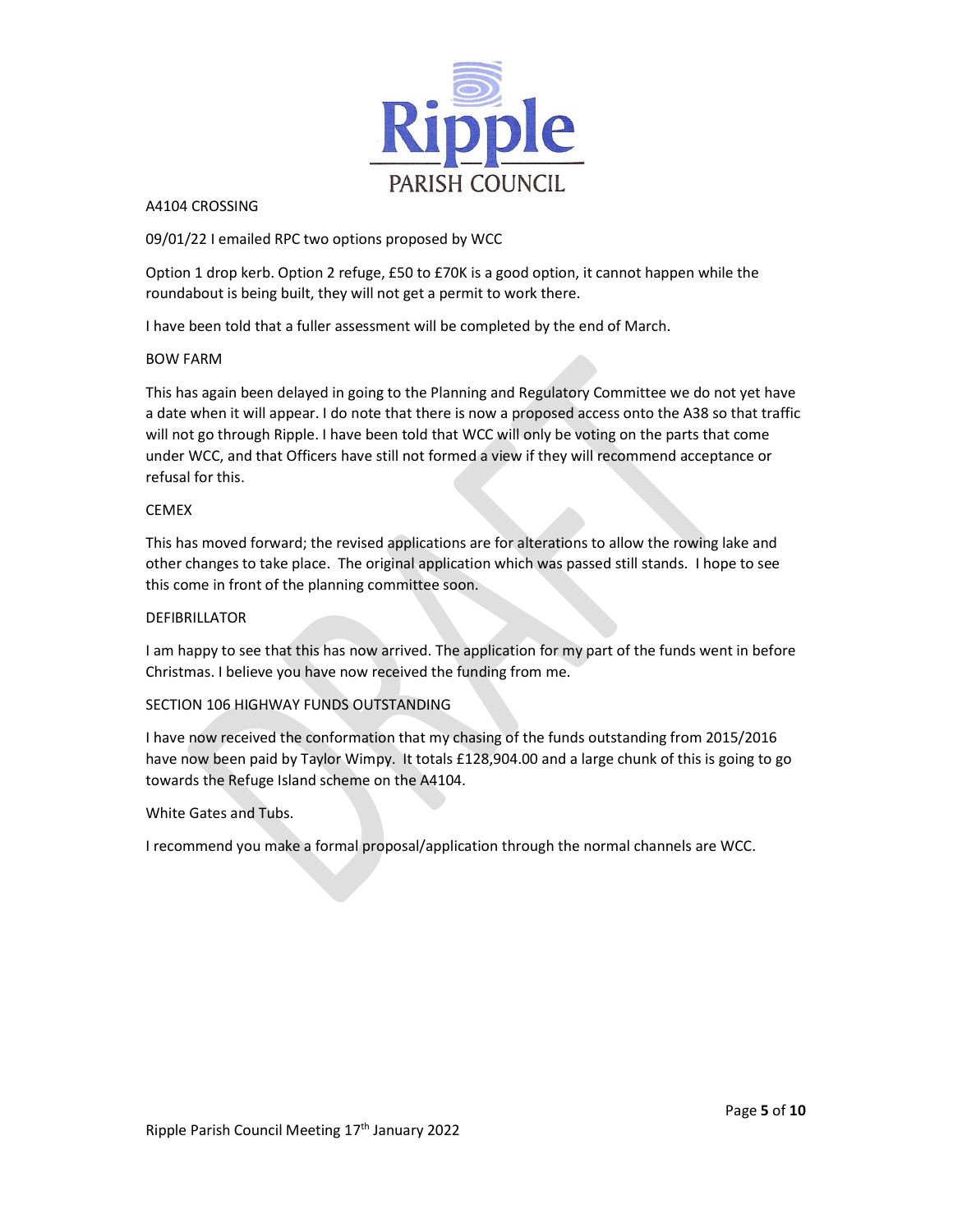

Firstly, If Robin and Clare have both resigned from Council, may I offer my heartfelt gratitude for their service. Robin in particular has been brilliant at planning, and I hope he will continue to provide us with insight and advice as a private citizen. I hope that Marian can continue in the same light, and I offer my services to help where I can best support you in your responses to planning issues going forward in Robin's absence.

I have also moved over the water to Upton. Actually, the house is in the parish of Hanley Swan, but it is basically on the Hanley Road by the bit that floods. I am still close enough to respond quickly, and I intend to continue to be a diligent councilor for Ripple Ward. I love the villages so much.

## Ward Changes

There are changes afoot at Malvern Hills District Council! MHDC is reducing the number of Councilors that represent the public, to reflect the reduction in workload required to do the job. Currently, there are 38 Councilors covering 22 Wards, with many a single member ward like Ripple and Longdon, and others with up to 3 Councilors, such as Pickersleigh in Malvern. The number of Councilors reflects the number of people in the Ward.

Over the last 15 years, the number of Council employees has reduced, and savings made, by working with Wychavon District Council. It is only fair that the number of Councilors reduces to reflect this.

In addition, new housing estates mean that the current Wards are not all the same size. Some Councilors represent over 2500 people, while others represent fewer than 1400. To ensure that everyone has the same representation, the Electoral Commission has undertaken a boundary review, and that has had a significant impact on our area.

The boundary commission are proposing to move to 31 councilors, with a mix of 13 single councilor wards, six two Councillor wards, and two three Councillor wards. Tenbury, Kempsey and Powic for example will have two Councilors, and two areas of Malvern will have three, Link and Barnards Green.

The proposals affecting Upton and the surrounding areas have been published and can be viewed at https://www.malvernhills.gov.uk/about-your-council/public-notices-and-consultations. In essence, Upton Town will become a standalone Ward, no longer partnered with the Hanleys, and will only have one Councillor going forward. Ripple Ward will extend to include Bushley, Holdfast and Queenhill, on the basis that the issues of a riverside rural community are similar (concerns over gravel extraction, flooding, etc.). Although on opposite sides of the river, connectivity is good with the Mythe Bridge and Upton Bridge, and the issues are similar. The Boundary Commission took into account the response of RPC and the local Conservative Group, who recommended joining with Bushley rather than Upton.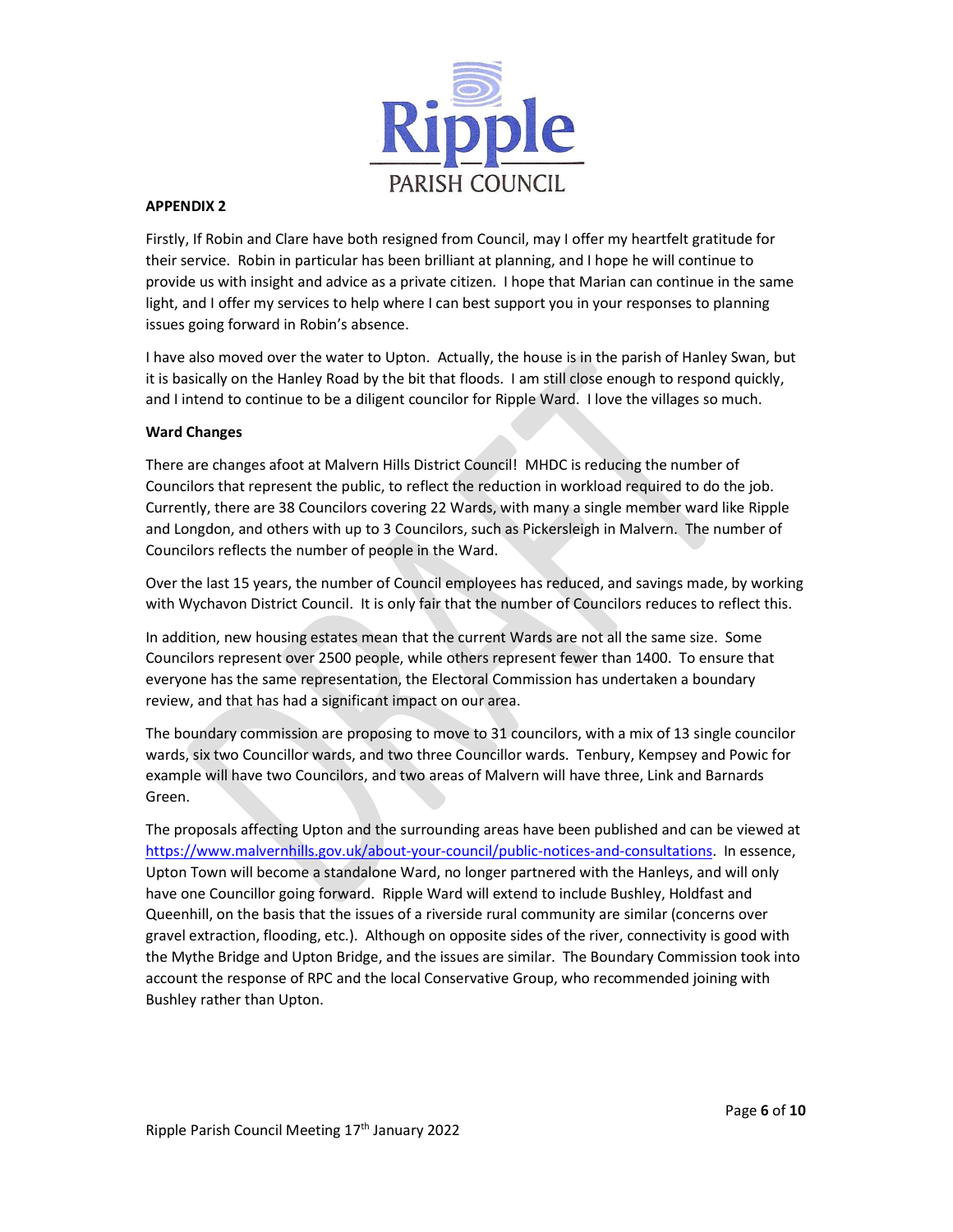

Longdon Ward will now take in Castlemorton and Birtsmorton, which are similar to Eldersfield and Pendock, rather than the larger Welland which will become a standalone ward. The link contains the proposals for the whole of the district.

Hanley Castle and Hanley Swan will join up with Callow as part of an expanded Powick Ward, which will remain a two-member ward.

Residents are encouraged to submit their views before the final decision is taken, using the link on the website above. You can submit views up until 21<sup>st</sup> March 2022. The changes will come into effect from the May 2023 District Council elections.

You need to write to support the changes in the draft. If everyone writes in saying the draft is wrong, they will change it, which could lead Ripple being joined with Upton.

### Planning Issues

A developer has issued consultation in Tenbury pointing out that the council does not have a fiveyear housing land supply. This will need to be tested at appeal, but I am sure we will struggle to show a five-year land supply until the Review to the SWDP is complete. I believe the issue with the completion is that the Council decided to take on three new large urban areas, to look at a 10-year supply. This is something which no other council has done, given the complexity of the study to deliver the new housing. The problem is, with the new developments, large amounts are needed for infrastructure. New schools, railway stations, commercial districts, etc. The problem is that if the developers get permission before the requirement to pay for the infrastructure, then not enough money is raised to pay for the new social areas, and we end up with vast, ill-planned housing estates.

It looks like we will end up having to wait until the next council term, 2023, to get the plan approved at the earliest.

### Malvern College

The latest news is that negotiations for the sale of the building to the Trust, to continue adult education at the site, is underway. This is looking very positive for an outcome that saves the college. This has been accelerated following my successful motion at the last council to respect the college covenant.

Jeremy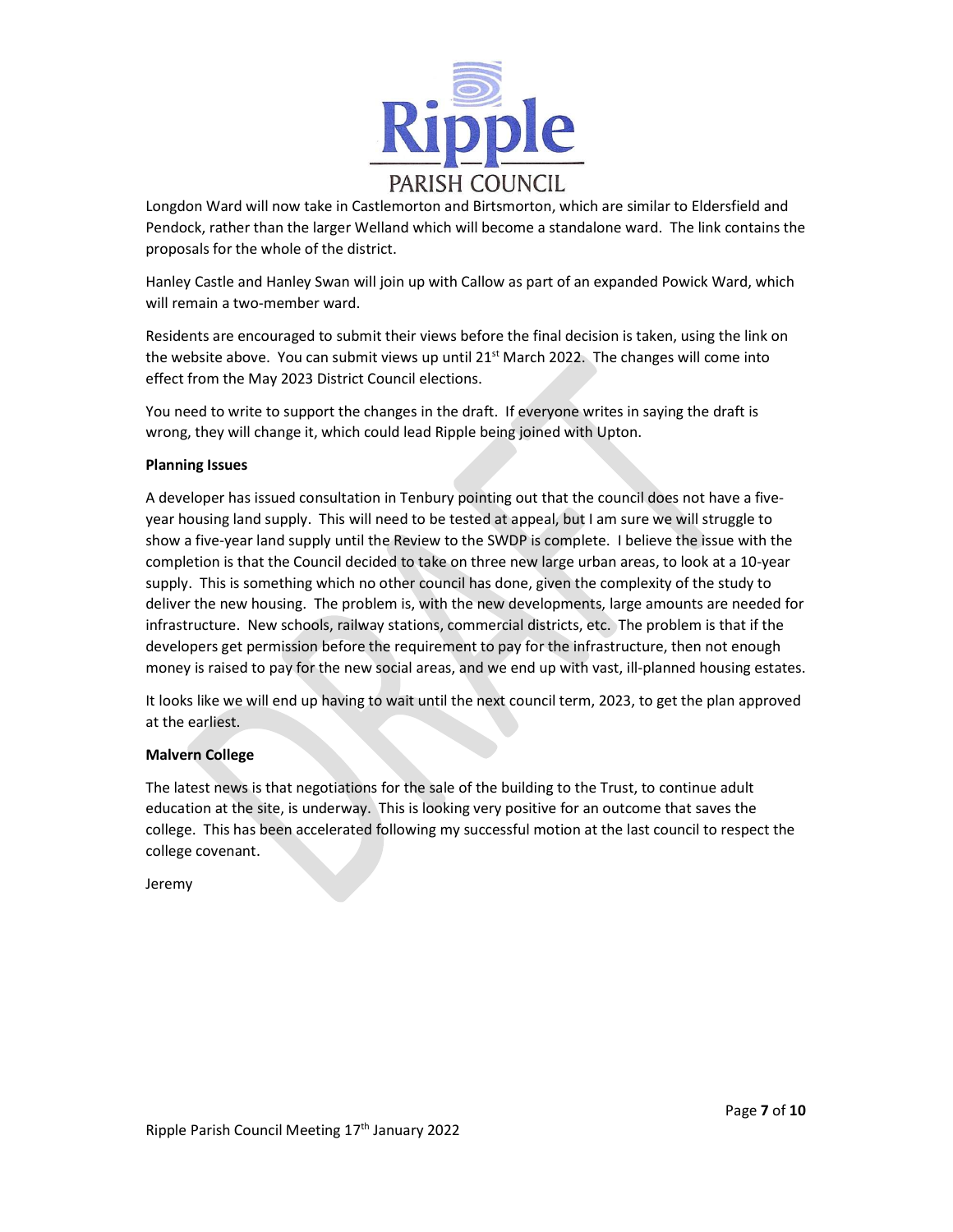

|   | <b>Bank Reconciliation at 12/01/2022</b>                |                                        |                                |                        |
|---|---------------------------------------------------------|----------------------------------------|--------------------------------|------------------------|
|   | Cash in Hand 01/04/2021                                 |                                        |                                | 23,794.21              |
|   | <b>ADD</b><br>Receipts 01/04/2021 - 12/01/2022          |                                        |                                | 28,670.12              |
|   | <b>SUBTRACT</b><br>Payments 01/04/2021 - 12/01/2022     |                                        |                                | 52,464.33<br>23,582.23 |
| А | Cash in Hand 12/01/2022<br>(per Cash Book)              |                                        |                                | 28,882.10              |
|   | Cash in hand per Bank Statements                        |                                        |                                |                        |
|   | Petty Cash<br>Deposit Account<br><b>Current Account</b> | 09/09/2021<br>30/11/2021<br>12/01/2022 | 0.00<br>15,057.36<br>13,824.74 |                        |
|   | Less unpresented payments                               |                                        |                                | 28,882.10              |
|   | Plus unpresented receipts                               |                                        |                                | 28,882.10              |
| в | <b>Adjusted Bank Balance</b>                            |                                        |                                | 28,882,10              |
|   | $A = B$ Checks out OK                                   |                                        |                                |                        |
|   |                                                         |                                        |                                |                        |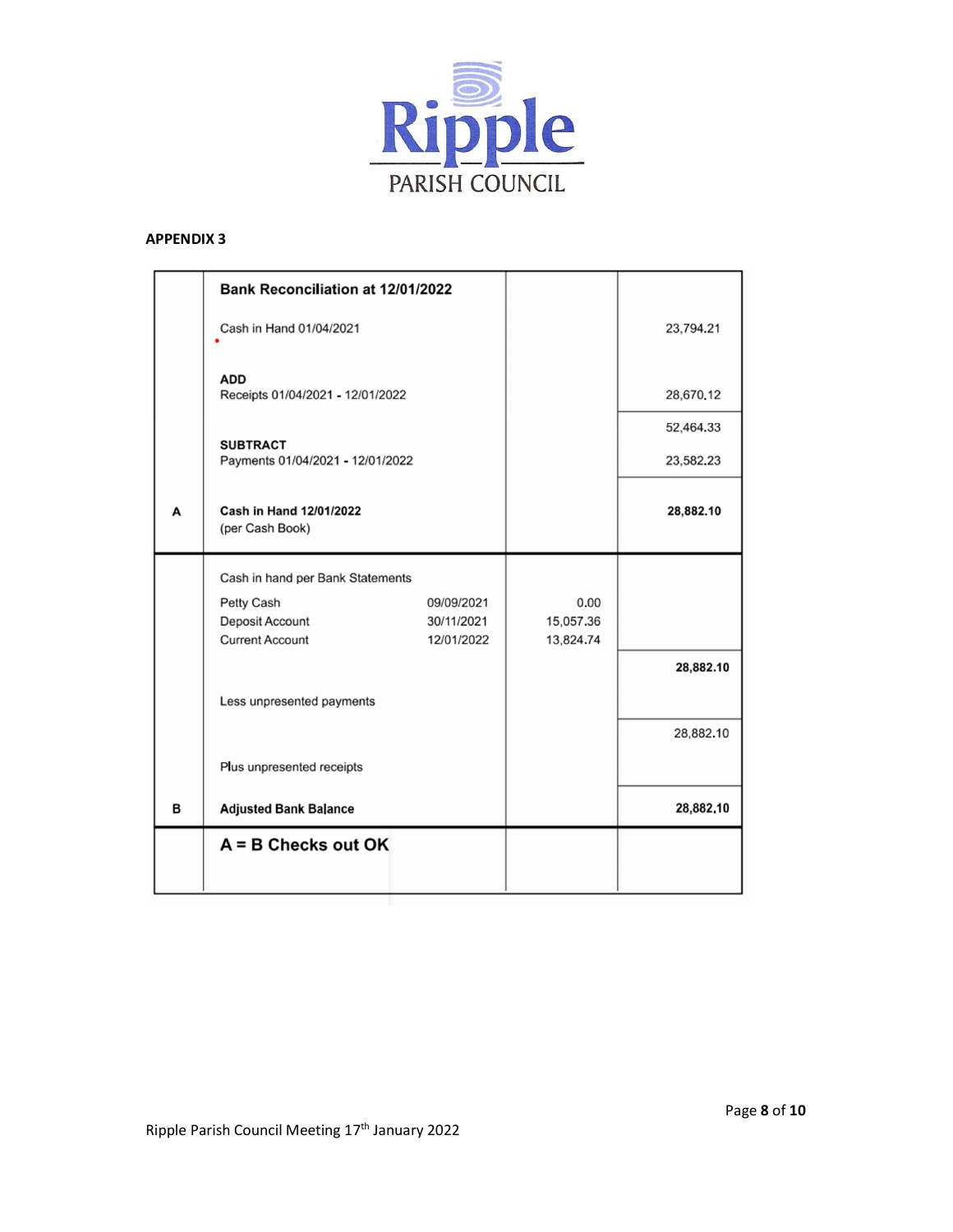

#### **Detailed Budget Summary**

All Cost Centres and Codes (Between 01/04/2021 and 31/03/2022)

|                    |                                     | <b>Last Year</b> |               |                 | <b>Current Year 2021 - 2022</b> |               |                 |                 |               |                 |                 |
|--------------------|-------------------------------------|------------------|---------------|-----------------|---------------------------------|---------------|-----------------|-----------------|---------------|-----------------|-----------------|
| <b>Expenditure</b> |                                     | <b>Receipts</b>  |               | <b>Payments</b> |                                 |               | <b>Receipts</b> |                 |               | <b>Payments</b> |                 |
|                    | Code Title                          | <b>Budget</b>    | <b>Actual</b> | <b>Budget</b>   | <b>Actual</b>                   | <b>Budget</b> | <b>Actual</b>   | <b>Forecast</b> | <b>Budget</b> | <b>Actual</b>   | <b>Forecast</b> |
| $\overline{7}$     | <b>Subscriptions</b>                |                  |               |                 |                                 |               |                 |                 | 1,200.00      | 845.68          |                 |
| 8                  | Newsletter/Adverts/Flyers/Me-       |                  |               |                 |                                 |               |                 |                 | 1,500.00      | 170.00          | 56.67           |
| $\overline{9}$     | <b>Donations</b>                    |                  |               |                 |                                 |               |                 |                 | 750.00        | 67.48           | 22.49           |
| 10                 | Insurance                           |                  |               |                 |                                 |               |                 |                 | 600.00        | 567.27          | 189.09          |
| 11                 | <b>Grass Cutting/Trees</b>          |                  |               |                 |                                 |               |                 |                 | 5,000.00      | 5,033.83        |                 |
| 12                 | Lengthsman                          |                  |               |                 |                                 |               |                 |                 | 3,000.00      | 3,490.00        | 1,163.33        |
| 13                 | <b>Chairmans Allowance</b>          |                  |               |                 |                                 |               |                 |                 | 100.00        |                 |                 |
| 14                 | <b>Prof Fees/Audit</b>              |                  |               |                 |                                 |               |                 |                 | 750.00        | 440.00          | 146.67          |
| 15                 | <b>Clerks Expenses</b>              |                  |               |                 |                                 |               |                 |                 | 500.00        | 228.60          | 76.20           |
| 16                 | <b>Clerks Salary</b>                |                  |               |                 |                                 |               |                 |                 | 6,250.00      | 6,096.54        | 2,032.18        |
| 17                 | <b>Annual Public Meeting</b>        |                  |               |                 |                                 |               |                 |                 | 750.00        |                 |                 |
| 18                 | <b>Hall Hire</b>                    |                  |               |                 |                                 |               |                 |                 | 250.00        |                 |                 |
| 19                 | Repairs                             |                  |               |                 |                                 |               |                 |                 | 500.00        |                 |                 |
| 20                 | Vehicle Activated Sign              |                  |               |                 |                                 |               |                 |                 | 200.00        |                 |                 |
| 21                 | <b>Recreation Ground Refurbishi</b> |                  |               |                 |                                 |               |                 |                 | 2,000.00      | 1,640.00        | 546.67          |
| 22                 | <b>Tree Survey/Maintenance</b>      |                  |               |                 |                                 |               |                 |                 | 1,500.00      |                 |                 |
| 23                 | Website                             |                  |               |                 |                                 |               |                 |                 | 1,000.00      |                 |                 |
| 24                 | Admin/Training                      |                  |               |                 |                                 |               |                 |                 | 1,000.00      | 120.30          | 40.10           |
| 25                 | <b>Clerks Equipment</b>             |                  |               |                 |                                 |               |                 |                 | 1,000.00      | 987.81          |                 |
| 27                 | <b>DEFIBRILATOR</b>                 |                  |               |                 |                                 |               |                 |                 | 4,000.00      | 2,380.00        |                 |
|                    |                                     |                  |               |                 |                                 |               |                 |                 |               |                 |                 |
|                    | <b>SUB TOTAL</b>                    |                  |               |                 |                                 |               |                 |                 | 31,850.00     | 22,067.51       | 4,273,40        |

Ripple Parish Council Meeting 17th January 2022